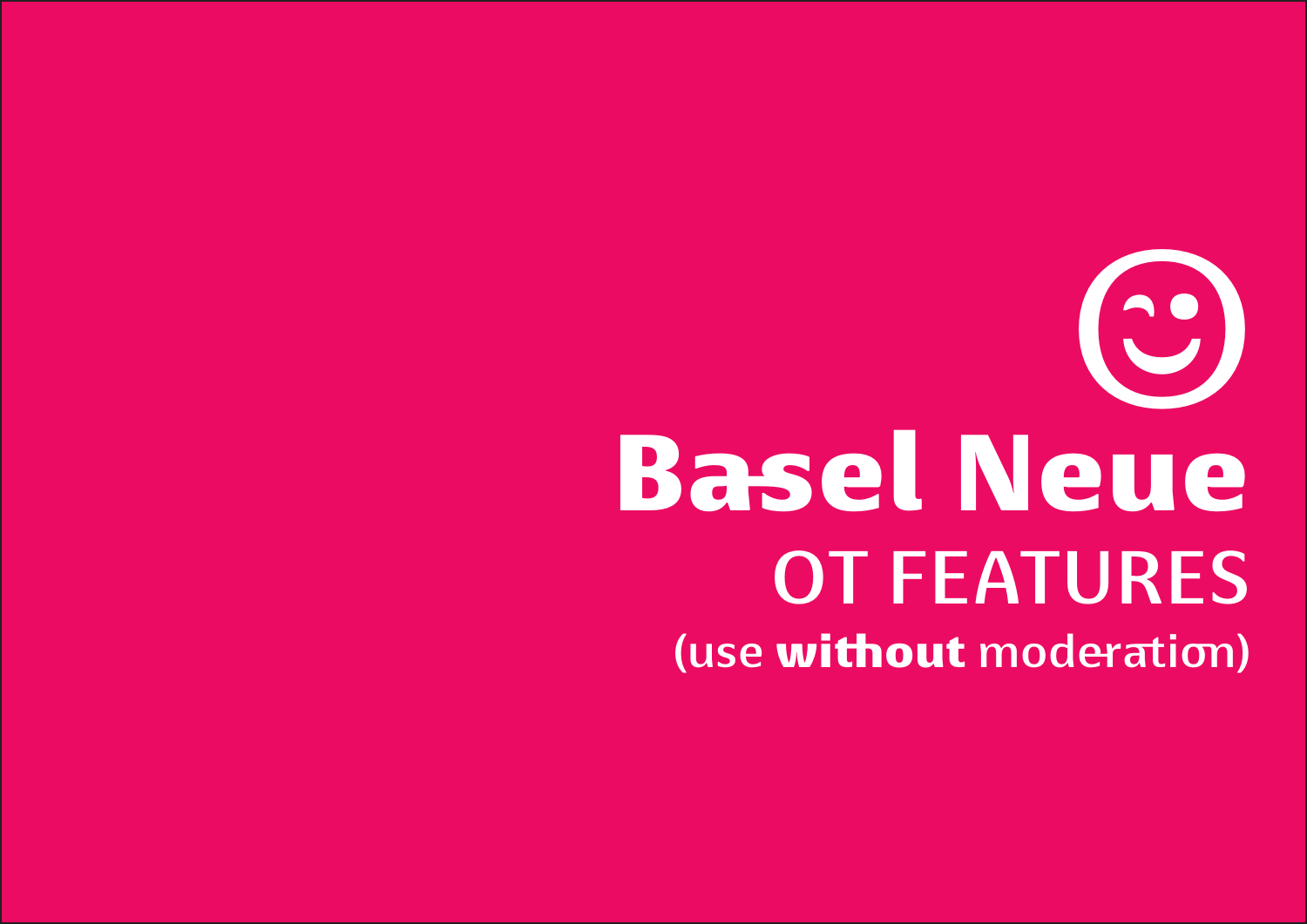| <b>Standard Ligatures</b><br>It replaces a sequence of characters with a more 'harmonious' | Select "Croatian" language to use:<br>$dz \rightarrow dz$                                                           | $00 \rightarrow \infty$                                                        |
|--------------------------------------------------------------------------------------------|---------------------------------------------------------------------------------------------------------------------|--------------------------------------------------------------------------------|
| glyph. It is on by default.                                                                | $Dz \rightarrow Dz$                                                                                                 | or $\rightarrow$ or                                                            |
|                                                                                            | $DZ \rightarrow DZ$                                                                                                 | $pp \rightarrow pp$                                                            |
| $fb \rightarrow fb$                                                                        | $d\check{z} \rightarrow d\check{z}$                                                                                 | $re \rightarrow re$                                                            |
| $\mathsf{ff} \rightarrow \mathsf{ff}$                                                      |                                                                                                                     | $SS \rightarrow SS$                                                            |
| $ffb \rightarrow ffb$                                                                      | $D\check{z} \rightarrow D\check{z}$                                                                                 | $st \rightarrow st$                                                            |
| ffh $\rightarrow$ ffh                                                                      | $D\check{Z} \rightarrow D\check{Z}$                                                                                 | te $\rightarrow$ te                                                            |
| $ffi \rightarrow ffi$                                                                      | $ij \rightarrow ij$                                                                                                 | th $\rightarrow$ th                                                            |
| $f \hat{\Pi} \rightarrow f \hat{\Pi}$                                                      | $Li \rightarrow Li$                                                                                                 | $ti \rightarrow ti$                                                            |
| $\mathsf{ff} \rightarrow \mathsf{ff}$                                                      | $ L  \rightarrow  L $                                                                                               | to $\rightarrow$ to                                                            |
| $ffk \rightarrow ffk$                                                                      | $\eta$ $\rightarrow$ $\eta$                                                                                         | tt $\rightarrow$ tt                                                            |
| $\mathsf{ffl} \rightarrow \mathsf{ffl}$                                                    | $Ni \rightarrow Ni$                                                                                                 | <b>Emoticons:</b>                                                              |
| fh $\rightarrow$ fh                                                                        | $N \rightarrow N$                                                                                                   | $(-) \rightarrow \textcircled{e}$                                              |
| $fi \rightarrow fi$                                                                        |                                                                                                                     | $: \Theta$                                                                     |
| $fi \rightarrow fi$                                                                        |                                                                                                                     | $: -D \rightarrow \circledcirc$                                                |
| $fi \rightarrow fi$                                                                        | <b>Discretionary Ligatures</b>                                                                                      | $0:-) \rightarrow ③$                                                           |
| $fk \rightarrow fk$                                                                        | Replaces a group of glyphs with a single glyph which, in<br>contrast to the Standard Ligatures, is more decorative. | $(-) \rightarrow \circledcirc$                                                 |
| $fl \rightarrow fl$                                                                        |                                                                                                                     | $8-$ ) $\rightarrow$ $\circledcirc$                                            |
| $rr \rightarrow rr$                                                                        | Ligatures based on the most common letter pairs of English, according                                               | $ \neg  \rightarrow \textcircled{e}$                                           |
| $ft \rightarrow ft$                                                                        | the book "Codes and secret writing" by Herbert S. Zim:                                                              | :-\or :- $\rightarrow \circ$                                                   |
| $(i \rightarrow i)$                                                                        | $an \rightarrow an$                                                                                                 | :-s or :-S $\rightarrow \circledcirc$                                          |
| $[i \rightarrow i]$                                                                        | $as \rightarrow as$                                                                                                 | $:$ $\rightarrow$ $\odot$                                                      |
| $\{j \rightarrow \{j\}$                                                                    | at $\rightarrow$ at                                                                                                 | :-p or :-P $\rightarrow$ $\circledcirc$                                        |
| $\iota$ $\rightarrow$ $\iota$                                                              | $CC \rightarrow CC$                                                                                                 | :'-( or :'-( or :'-( $\Rightarrow$ $\circledcirc$                              |
| $j \rightarrow j$                                                                          | $ed \rightarrow ed$                                                                                                 | :-o or :- $0 \rightarrow \circledcirc$                                         |
| $i \rightarrow i$                                                                          | $ee \rightarrow ee$                                                                                                 |                                                                                |
| $i \rightarrow i$ j                                                                        | $en \rightarrow en$                                                                                                 | <b>Recycling symbols:</b><br>$\text{tree1} > \text{ } \textcircled{\tiny{\#}}$ |
| Select "Catalan" language to use:                                                          | $er \rightarrow er$                                                                                                 | $\langle$ rec2> $\rightarrow$ $\bullet$                                        |
| $ \cdot \rightarrow  $                                                                     | $es \rightarrow es$                                                                                                 | $\langle rec3 \rangle \rightarrow \circledast$                                 |
| $L \rightarrow L$                                                                          | $he \rightarrow he$                                                                                                 | $\text{tree4} > \rightarrow \textcircled{3}$                                   |
|                                                                                            | $hi \rightarrow hi$                                                                                                 |                                                                                |
| Select "German" language to use:                                                           | $in \rightarrow in$                                                                                                 | $\langle r0 \rangle \rightarrow \Diamond$                                      |
| $SS \rightarrow \beta$                                                                     | $ll \rightarrow ll$                                                                                                 | $\langle r1\rangle \rightarrow \hat{\varphi}$                                  |
| $SS \rightarrow B$                                                                         | $nd \rightarrow nd$                                                                                                 | $\langle r2\rangle \rightarrow \hat{c}_3$                                      |
| Select "Dutch" language to use:                                                            | $nn \rightarrow nn$                                                                                                 | $\langle r3\rangle \rightarrow \hat{\mathfrak{B}}$                             |
| $ii \rightarrow ii$                                                                        | $of \rightarrow of$                                                                                                 | $\langle r4 \rangle \rightarrow \mathcal{L}$                                   |
| $   \rightarrow 0$                                                                         | on $\rightarrow$ on                                                                                                 | $\langle r5 \rangle \rightarrow \textcircled{\scriptsize{i}}$                  |